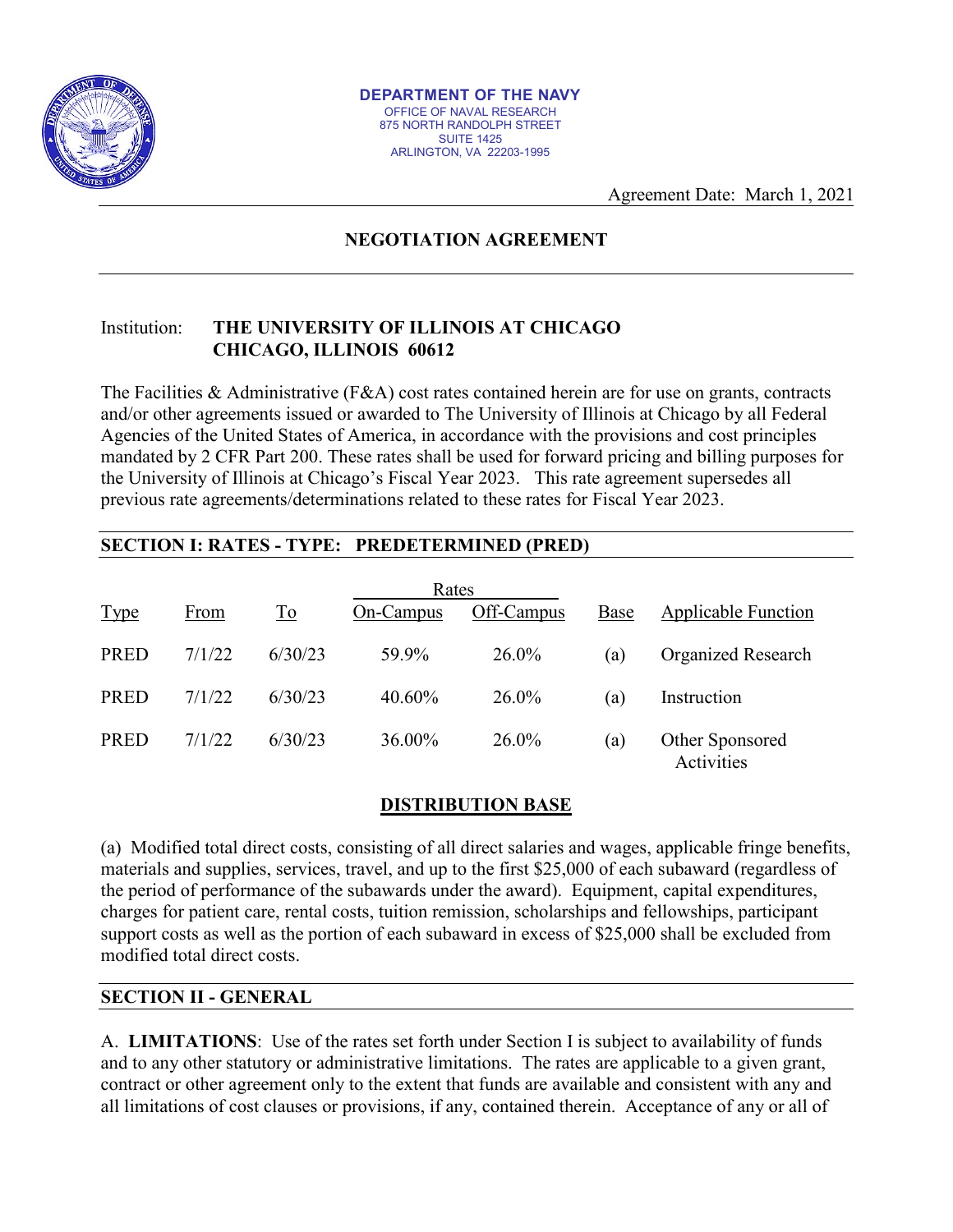the rates agreed to herein is predicated upon the following conditions: (1) that no costs other than those incurred by the institution were included in this indirect cost pool as finally accepted and that such costs are legal obligations of the institution and allowable under governing cost principles; (2) that the same costs that have been treated as indirect costs are not claimed as direct costs; (3) that similar types of costs have been accorded consistent accounting treatment; and (4) that the information provided by the institution which was used as a basis for acceptance of the rates agreed to herein, and expressly relied upon by the Government in negotiating and accepting the said rates is not subsequently found to be materially incomplete or inaccurate.

B. **ACCOUNTING CHANGES**: The rates contained in Section I of this agreement are based on the accounting system in effect at the time this agreement was negotiated. Changes to the method(s) of accounting for costs, which affects the amount of reimbursement resulting from the use of these rates, require the prior written approval of the authorized representative of the cognizant agency for indirect costs. Such changes include but are not limited to changes in the charging of a particular type of cost from indirect to direct. Failure to obtain such approval may result in subsequent cost disallowances.

C. **PREDETERMINED RATES**: The predetermined rates contained in this agreement are not subject to adjustment in accordance with the provisions of 2 CFR Part 200, subject to the limitations contained in Part A of this section.

D. **USE BY OTHER FEDERAL AGENCIES**: The rates set forth in Section I are negotiated in accordance with and under the authority set forth in 2 CFR Part 200. Accordingly, such rates shall be applied to the extent provided in such regulations to grants, contracts, and other agreements to which 2 CFR Part 200 applies, subject to any limitations in part A of this section. Copies of this document may be provided by either party to other federal agencies to provide such agencies with documentary notice of this agreement and its terms and conditions.

E. **DFARS WAIVER**: Signature of this agreement by the authorized representative of The University of Illinois at Chicago and the Government acknowledges and affirms the University's request to waive the prohibition contained in DFARS 231.303(1) and the Government's exercise of its discretion contained in DFARS 231.303(2) to waive the prohibition in DFARS 231.303(1). The waiver request by The University of Illinois at Chicago is made to simplify the University's overall management of DoD cost reimbursements under DoD contracts.

## F. **APPLICATION OF RATES:**

1. The rates included in Section I are not intended to be applied to Intergovernmental Personnel Act (IPA) costs. If the University of Illinois at Chicago elects to seek reimbursement of indirect costs associated with IPA agreements, then the University of Illinois at Chicago and the Office of Naval Research shall establish a special indirect cost rate for IPA agreements in accordance with the provisions of 2 CFR Part 200.

 2. Application of the appropriate On-Campus or Off-Campus indirect rate(s) is to be determined at the beginning of each sponsored agreement and is to be equitably adjusted if the circumstances which determined the application change materially during the period of performance.

 a. The On-Campus rate is to be assessed except when a portion of the sponsored agreement is performed at an off-campus site. The criteria for utilization of the off-campus rate consists of all of the following: (a) performance at the off-campus site must be on a continuous basis; intermittent